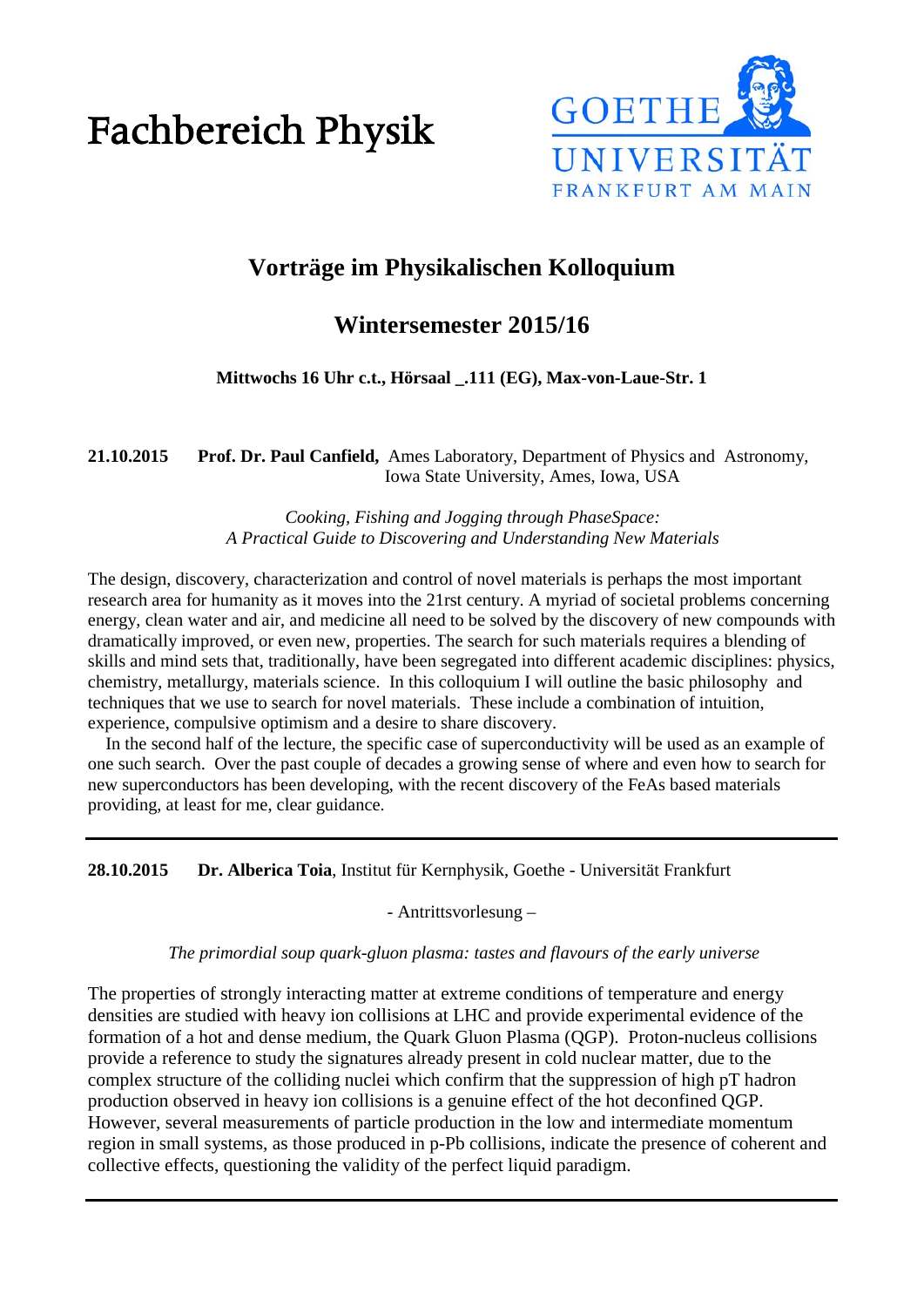# **04.11.2015 Reinhard Dörner,** Institut für Kernphysik, Universität Frankfurt

*Imaging wave function of few body systems: He dimers, trimers and the Efimov state of He3*

Two and three Helium atoms form very unusual and extreme quantum systems. Their typical extend is ten to hundred times bigger than radius of the atoms, the wavefunction lives almost completely in the classically forbidden tunneling region and the binding energy of these systems is about 8 orders of magnitude smaller than that of a normal molecule.

We will show how coincidence detection of charged fragments and super strong laser fields can be used to image the wave functions of these Helium quantum giants and will show the first experimental images of an Efimov state.

# **11.11.2015 Prof. Dr. Theo Geisel,** Georg-August-Universität Göttingen, Max Planck Institute for Dynamics and Self-Organization, Bernstein Center for Computational Neuroscience Göttingen

#### *A Golden Era of Neurophysics*

Scientific progress can develop particularly well when theoretical approaches happen to be synchronized with experimental developments. When I was hired as professor of theoretical physics at JWGU in 1989, a new experimental technique was implemented in a neighboring institute that made it possible to optically image pattern forming processes involving millions of nerve cells in the brain - a prerequisite for testing theories of neuronal circuit formation, neuronal plasticity, and learning. Meanwhile new experimental techniques are giving access to neuronal firing activity at high (single neuron) spatiotemporal resolution and are promising to unravel the many body dynamics of neuronal circuits underlying perception and cognition. In this colloquium I will discuss the past, present, and future of theoretical and experimental neurophysics.

**18.11.2015 Dr. Arthur Hebecker,** Universität Heidelberg, Institut für Theoretische Physik

*The String Theory Landscape and Cosmological Inflation*

The talk will start by motivating string theory as a theory of quantum gravity. Then the resulting 10 dimensional effective field theory and its compactification to 4 space-time dimensions will be discussed. It turns out that this leads to a very large number of possibilities - the "string theory landscape". This landscape is populated through eternal inflation, creating the so-called multiverse. To describe our observed cosmology, eternal inflation has to be supplemented by slow-roll inflation which leaves its imprint on the cosmological microwave background, measured e.g. by the Planck satellite. Recent progress in the string-theoretical understanding of this inflationary period of our universe will be briefly discussed at the end.

**25.11.2015 Prof. Dr. Heino Falcke,** Dept. of Astrophysics, Research Institute for Mathematics, Astrophysics and Particle Physics (IMAPP), Radboud University Nijmegen

*Black Holes, Event Horizons, and Relativistic Plasma Jets*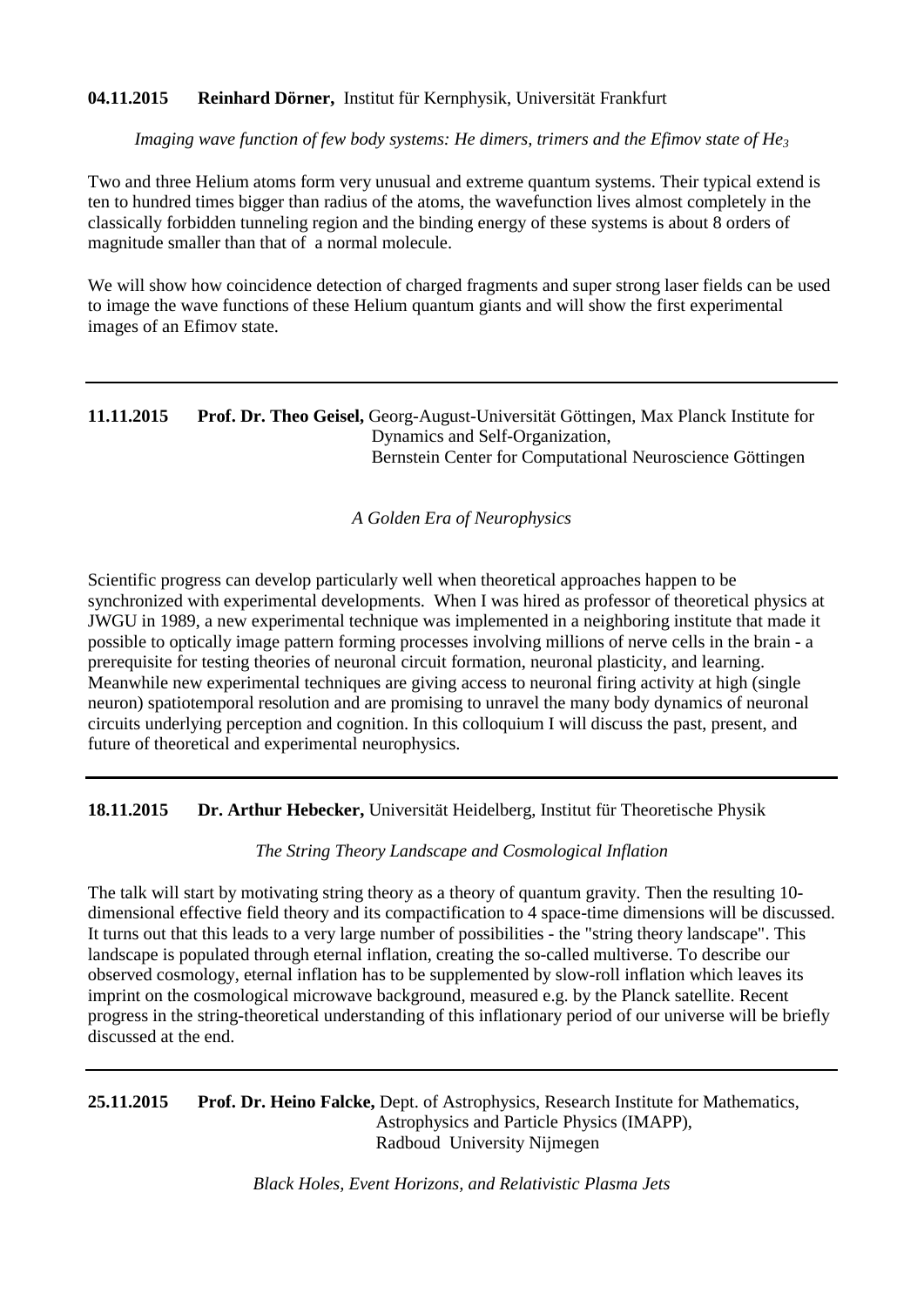Modern radio astronomy is now at the verge of imaging the event horizon of black holes for the very first time, using a technique called very long baseline interferometry (VLBI). What makes these black holes shine in the radio are powerful relativistic plasma jets, which are generated by strong magnetic fields near the black hole. Hence, if one wants to study the appearance of the event horizon in upcoming astronomical images, it is also important to understand the physics of these plasma jets in greater detail. The talk will give an overview of the properties of black hole jets in general, their formation mechanism, and their relevance for black hole imaging. It will also briefly summarize some of the experimental challenges associated with imaging jets and event horizons at the highest resolution possible.

# **02.12.2015 Elke-Caroline Aschenauer,** Brookhaven National Laboratory, Upton, NY, USA

#### *The Spin of the Proton - Why we should care*

The question after the individual parton (quarks and gluons) contributions to the spin of the nucleon is even after 20 years of experimental efforts not yet solved. After several precise measurements in polarized deep inelastic scattering it is clear, that the spin of the nucleon cannot be explained by the contribution of the quarks alone. The talk will review the status of the field and how new results from polarized proton-proton collisions at RHIC help to get closer to unravel the puzzle, where the spin of the proton is hidden. It will further be demonstrated that studying the spin of the proton is an excellent tool to study the dynamic structure of the proton and to get tomographic pictures in momentum and coordinate space of the proton. The talk will be summarized by outlining the unique opportunities building a polarized electron-ion collider will present to the field.

# **09.12.2015 Prof. Dr. Achim Rosch**, Universität Köln, Institut für Theoretische Physik

#### *Whirls in magnets:from skyrmions to magnetic monopoles*

In magnets lacking inversion symmetry, topologically quantized magnetic whirls, so-called skyrmions, form due to spin-orbit interactions. Skyrmions are tiny, stable, couple extremely efficiently to electric currents and can be manipulated by small forces. They are therefore promising candidates for, e.g., future magnetic memories.

The coupling of skyrmions to electrons arises from Berry phases, which can efficiently be described by an artifical electromagnetic field.

We investigate how the topology of skyrmion phase can be changed by singular magnetic defects which can be identified as emergent magnetic monopoles.

# **16.12.2015 Prof. Dr. Reinhard Genzel,** Max-Planck-Institut für extraterrestrische Physik, Garching University of California, Berkeley, USA

#### *Massive Black holes and the Evolution of Galaxies*

Evidence has been accumulating for several decades that many galaxies harbor central mass concentrations that may be in the form of black holes with masses between a few million to a few billion time the mass of the Sun. I will discuss measurements over the last two decades, employing adaptive optics imaging and spectroscopy on large ground-based telescopes that prove the existence of such a massive black hole in the Center of our Milky Way, beyond any reasonable doubt. These data also provide key insights into its properties and environment. Most recently, a tidally disrupting cloud of gas has been discovered on an almost radial orbit that reached its peri-distance of ~2000 Schwarzschild radii in 2014, promising to be a valuable tool for exploring the innermost accretion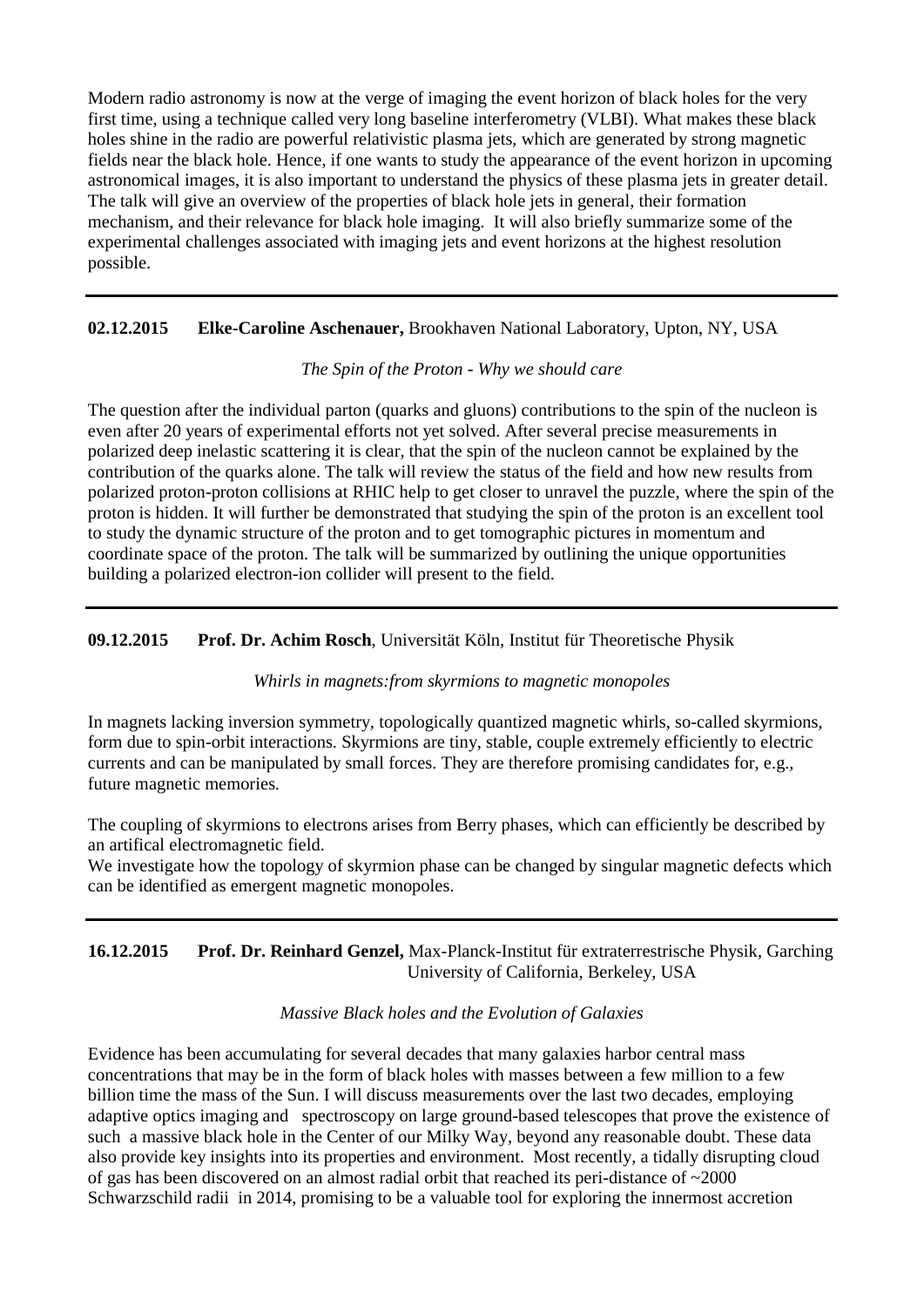zone. Future interferometric studies of the Galactic Center Black hole promise to be able to test gravity in its strong field limit.

# **13.01.2016 Prof. Dr. Stephen Blundell,** The University of Oxford, Department of Physics

*Can you build superconductors with molecular bricks ?*

Though biology is built using molecules, most materials studied in condensed matter physics are crystals made up of atomic building blocks. When even elemental silicon has numerous complications, physicists prefer to avoid chemical complexity. In this talk, I will explain that many interesting magnetic and superconducting materials can be constructed using molecular components to build up novel and unusual architectures. This approach provides an exciting opportunity for exploring the physics of magnetism and superconductivity. The dream is that gaining control of the building blocks of magnetic materials and thereby achieving particular characteristics will make possible the design and growth of bespoke magnetic and superconducting materials.

# **20.01.2016 Prof. Dr. Kostas Kokkotas,** Theoretische Astrophysik, Eberhard Karls Universität Tübingen

*Neutron Stars: the dynamics of the densest objects in the universe*

Neutron stars are the densest objects in the present Universe, attaining physical conditions of matter that cannot be replicated on Earth. These unique and irreproducible laboratories allow us to study physics in some of its most extreme regimes. More importantly, however, neutron stars allow us to formulate a number of fundamental questions that explore, in an intricate manner, the boundaries of our understanding of physics and of the Universe. The multifaceted nature of neutron stars involves a delicate interplay among astrophysics, gravitational physics, and nuclear physics. The focus of the talk will be on the gravitational physics of neutron stars, especially on the instabilities induced by rotation and the magnetic field. The conditions for the onset of these instabilities and their efficiency in gravitational waves will be presented. Finally, the dependence of the results and their impact on astrophysics and especially nuclear physics will be discussed.

# **27.01.2016 Prof. Dr. Gisela Anton,** Erlangen Centre for Astroparticle Physics (ECAP), Friedrich-Alexander-Universität Erlangen-Nürnberg

*Astroparticle Physics with Neutrinos*

Various messengers from astrophysical objects arrive at Earth. Among these photons have been used for astronomical observations over many centuries. But also other particles can be employed. One of the most exciting messengers are neutrinos. They can escape very dense sources and can travel huge distances. Directly related to these advantages is the weak interaction probabality of neutrinos which as a draw back - makes it hard and challenging to detect them. The colloquium talk will cover possible sources and production mechanisms of neutrinos, will present recent results from running experiments and will give an outlook into the future of the field.

**03.02.2016 Prof. Dr. Dr. h. c. mult. Anton Zeilinger,** Institute for Quantum Optics and Quantum Information Vienna, Austria

*Quantum Teleportation, Entanglement, and Einstein's Question "What is Light?"*